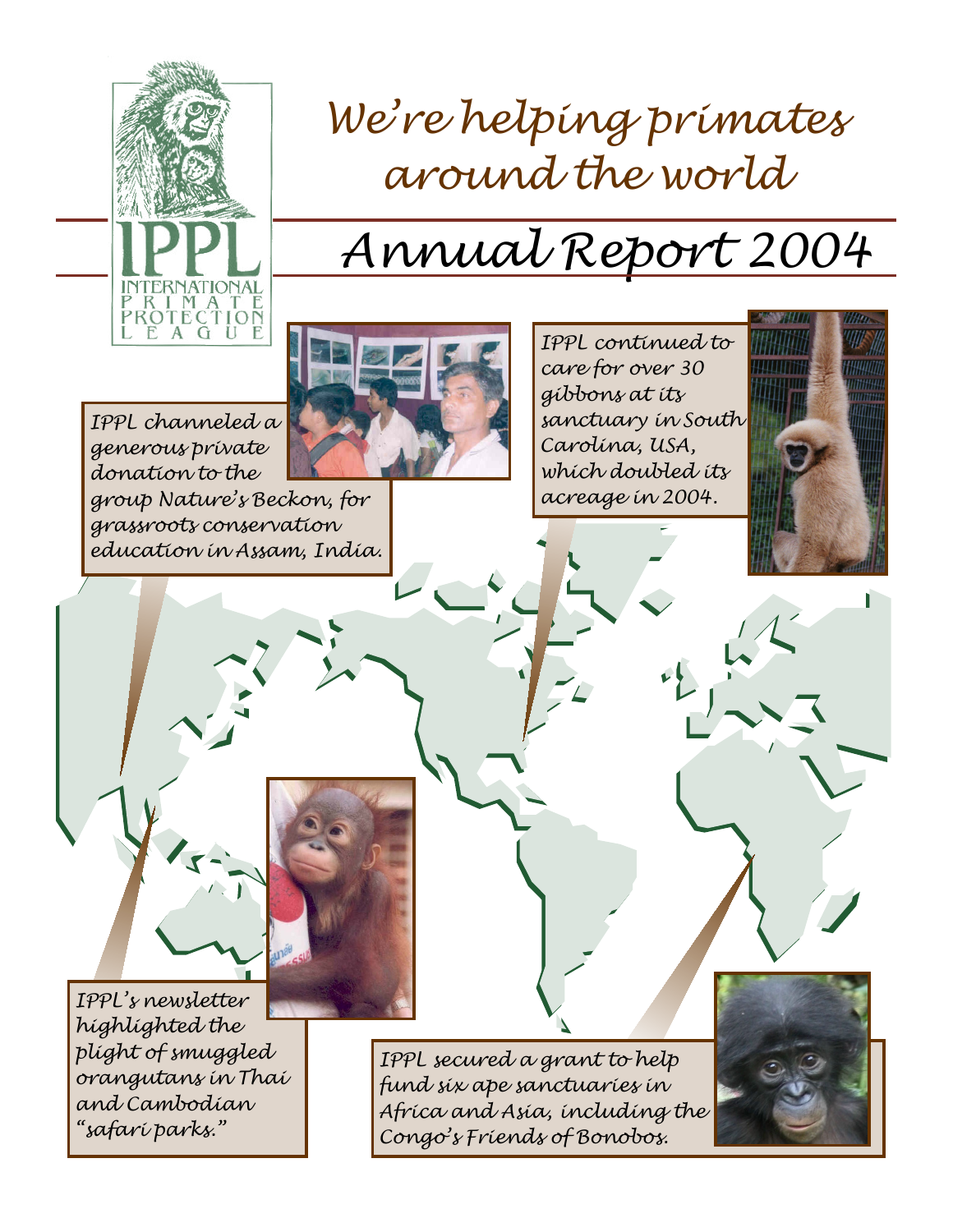# **2004 in Review**

The year 2004 was IPPL's 31st year of working to make the world a safer place for our primate cousins wherever they live – in the wild or in captivity. Here are some of the ways we continued to help these wonderful animals.

# **Activities Abroad**

Part of IPPL's mission includes intervening in instances of primate abuse worldwide.

 $\blacktriangleright$  In 2004, IPPL investigated the case of over 100 orangutans smuggled from Indonesia to a Thai safari park. Many animals were trained to take part in "kick-boxing" shows for tourists. We are working with many Asian groups to help get these animals confiscated and sent back to Indonesia for possible rehabilitation.

A two-year battle to rescue a baboon stranded in Bahrain was successfully completed when, with the cooperation of IPPL and the Bahrain SPCA, "Bahrain Willie" was moved to the Cefn-yr-Erw Sanctuary in Wales, where he now lives with a baboon companion, also rescued from trade.

 $\blacktriangleright$  A tourist visiting Vietnam was horrified to find primates kept in appalling conditions at a tourist resort in Vietnam. We found a local primatologist who took excellent photos that helped spur a number of protest letters. Our wonderful members are our eyes and ears!  $\blacktriangleright$  IPPL was represented at the 12<sup>th</sup> Conference of the Parties to the Convention on International Trade in Endangered Species, held in Bangkok, Thailand. We were on several press panels and discussed primate trade problems with representatives of many governments. While in Bangkok, we investigated a horrible menagerie on the top floors of a Thai department store, took documentary photos, and organized protests.

IPPL's founder Shirley McGreal was honored with a ChevronTexaco Conservation Award in September 2004. The judges cited her decades of courageous work fighting the illegal wildlife trade.

### **Activities at HQ**

 $\blacktriangleright$  At our Headquarters sanctuary in Summerville, South Carolina, IPPL continued to care for over 30 gibbons. Thanks to the work of our dedicated staff, three of our retired research gibbons are around 50 years old. We attribute their well-being to a wonderful diet of fresh fruit and vegetables. In December we acquired 12.2 acres of land adjacent to our compound to buffer our sanctuary from developers and protect the wild animals living in the woods.

 $\blacktriangleright$  In March 2004 IPPL held its 8<sup>th</sup> biennial Members' Meeting at Headquarters. Over 100 members, ranging in age from 14 to 93 years old, attended the conference. We had many wonderful speakers representing sanctuaries assisted by IPPL: Bala Amarasekaran from the Tacugama chimp sanctuary in Sierra Leone, Jonathan Kang from Limbe Wildlife Centre in Cameroon, Aurélien "Chanee" Brulé from Kalaweit in Indonesia, and Elba Muñoz Lopez and Carlos Almazán Arcil from Siglo XXI in Chile. It was a fun and memorable weekend.

## **Cooperation with Other Primate Groups**

In the spirit of cooperation for the good of all primates, IPPL believes in channeling resources to organizations that share our goals, particularly those in countries where primates are native. In 2004, IPPL secured a generous two-year grant of \$240,000 from the Arcus Foundation to support the work of six overseas primate rescue centers. Combined with funds donated by other members and agencies, we were able  $\overline{2}$ 

to help many wonderful organizations on the front lines of worldwide primate protection, including:

 $\blacktriangleright$  Lola ya Bonobo in the Democratic Republic of Congo, which cares for bonobos (pygmy chimpanzees) rescued from poachers and traders.

X Kalaweit Sanctuary in Borneo, which cares for over 100 gibbons and also runs an FM radio station that carries popular music mixed with frequent animal protection messages.

 $\triangleright$  Cercopan Sanctuary in Nigeria, which cares for rare forest monkeys known as guenons and also has wildlife education programs in local schools.

 $\blacktriangleright$  Wakuluzu/Friends of the Colobus Trust in Kenya, which helps build aerial bridges for colobus and other monkeys to use in crossing the highspeed highway paralleling the popular and over-developed Diani Beach.

 $\blacktriangleright$  Limbe Wildlife Centre in Cameroon, home to rescued gorillas, chimpanzees, and monkeys.

Nature's Beckon in Assam, India, a dynamic group working to promote conservation at the grassroots level through education and mobilization.

X ProFauna in Indonesia, a very active group fighting government corruption and powerful business interests to make Indonesia a more wildlife-friendly country.

 $\triangleright$  Stop Animal Exploitation Now, a U.S. group that exposes the appalling abuse of primates in U.S. laboratories

The combined strength of IPPL's members' generous donations, as well as their participation in our action campaigns, is making a difference for the world's primates. We are truly appreciative of our

members' help.<br>Glin Cey McGreal

Dr. Shirley McGreal Chairwoman, IPPL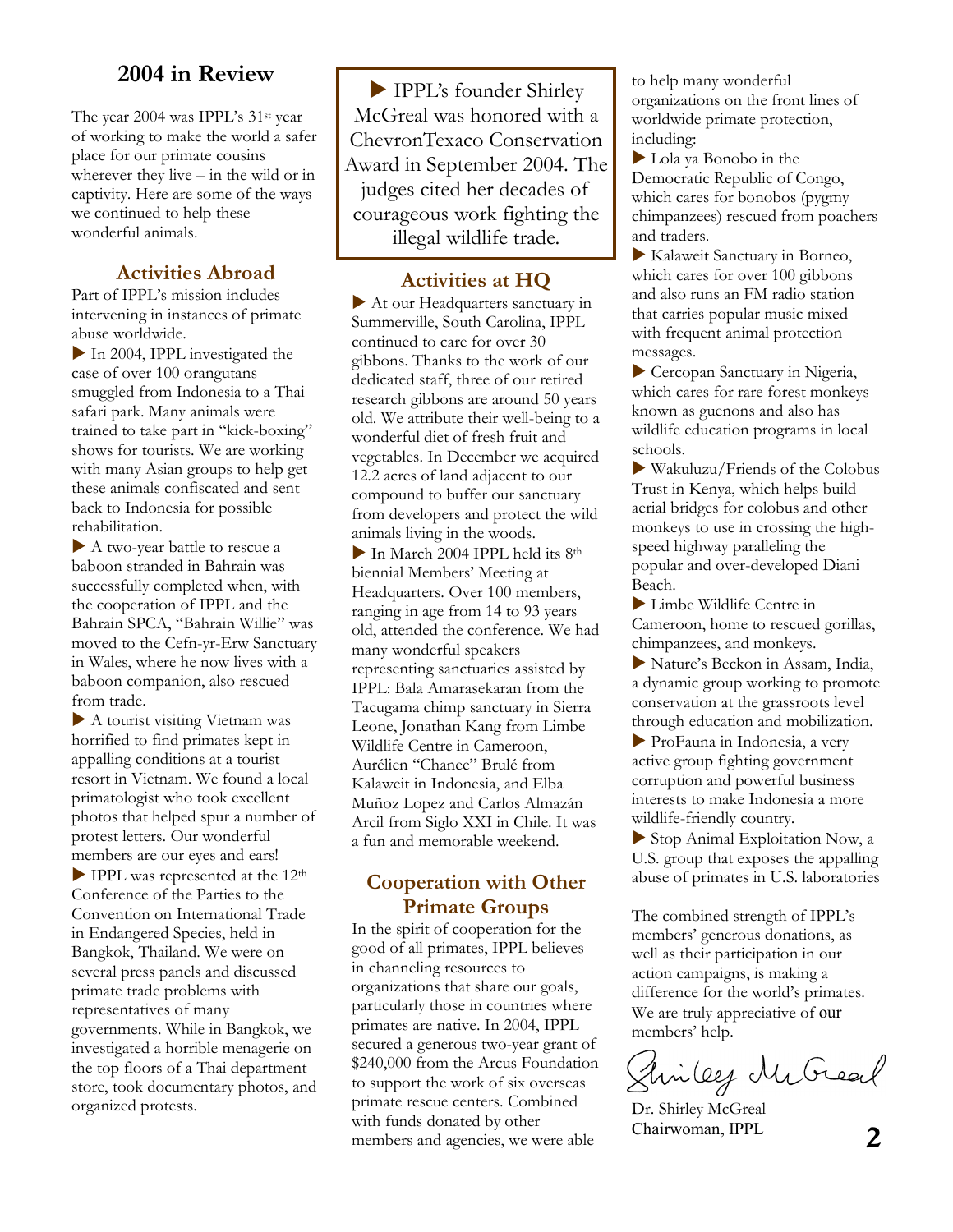# IPPL Financial Statement for 2004

| <b>Public Support and Revenue</b> |                             |              |
|-----------------------------------|-----------------------------|--------------|
| Public support                    |                             | Total        |
|                                   | Contributions               | \$863,918    |
|                                   | Grants                      | \$71,500     |
|                                   | Legacies and bequests       | \$48,007     |
|                                   | Total public support        | \$983,425    |
|                                   | Revenue                     |              |
|                                   | Membership dues             | \$101,526    |
|                                   | Investment income           | \$56,671     |
|                                   | Net realized and unrealized |              |
|                                   | gains/losses on investments | $-$ \$20,156 |
|                                   | Miscellaneous income        | \$1,655      |
|                                   | Merchandise                 | \$17,837     |
|                                   | Cost of goods sold          | $-$ \$8,428  |
|                                   | Total revenue               | \$149,105    |
| Total support and revenue         |                             | \$1,132,530  |

Program services Total

Management and general \$134,566 Fundraising \$15,563 **Total supporting services** \$150,129

**Total expenses \$717,638**

**net assets:** \$414,893

 **beginning of year:** \$2,042,164

 **end of year: \$2,457,057** 

and education \$567,509

Primate care, investigation,

**Supporting services** 

**Change in** 

**Net assets at** 

**Net assets at** 

**Expenses** 





# A complete audit is available on request.

**Total assets: \$2,487,272**  (Total assets include animal care facilities, office building, education center, emergency reserve fund, and housing for over 30 gibbons.)